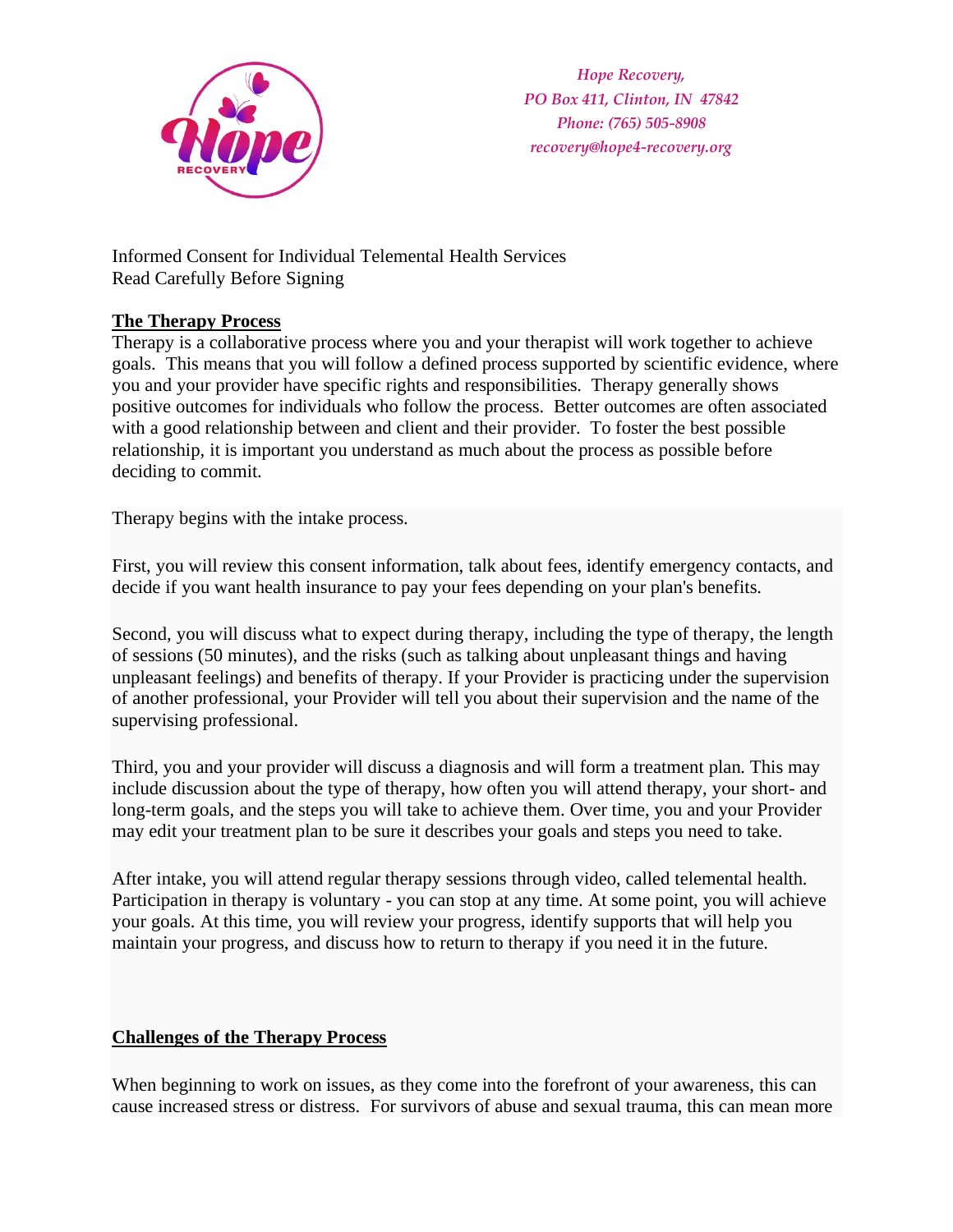difficulty with your symptoms related to the trauma you experienced. This is a normal experience and is expected in treatment as you begin to work on things. Your treatment program will include steps to introduce coping skills to help you prepare for this to be able to accommodate for increased stress and distress that may occur because of the trauma work.

Therapy is most effective when you are able to attend on a regular basis. Frequent absences and attendance where there is frequent distractions and children present can reduce effectiveness of your treatment progress. Telemental health can help with this for some individuals as children can be occupied with things in their own environment and occupy themselves with toys and activities allowing you to participate in treatment without distraction.

## **Standardized Assessments**

Assessments often include a clinical interview, mental status, exam, and use of various testing tools that measure factors such as personality or intelligence. Information is used to answer questions about diagnosis and treatment recommendations. We do not provide psychological testing, and if needed, you will be referred out.

## **Confidentiality**

Information will not be released without your expressed permission. Exceptions to confidentiality are as follows:

- 1. Disclosure is required by law when there is reasonable suspicion of abuse of children, elderly persons, or dependent adults, or where the client presents a serious danger of violence to another.
- 2. Disclosure is permitted by law allowing protective measure to be taken if you are likely to harm yourself.
- 3. There is a court order issued from a judge to release mental health records.

Your therapist will use a HIPAA-compliant platform from a secure internet connection to protect the confidentiality of your sessions. You are responsible for the following:

- 1. Be in a consistent private setting, alone with the door closed.
- 2. Use a secure Wi-Fi/Internet connection rather than public or free Wi-Fi.
- 3. Should someone enter the room you are in, alert your therapist.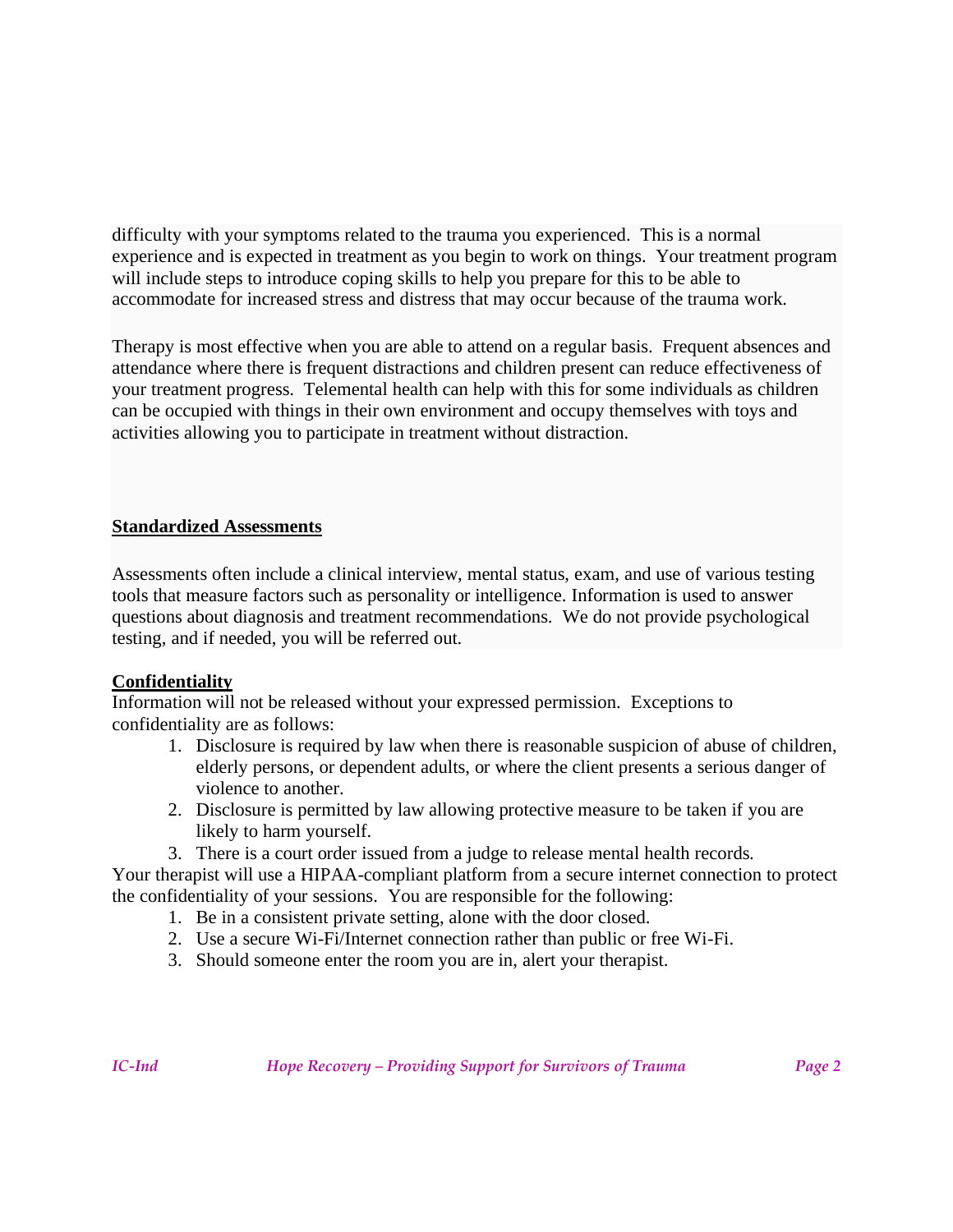# **Telemental Health**

You will be attending regular therapy sessions through an audio/visual platform, called telemental health. Participation in therapy is voluntary and you can stop at any time. At some point, you will achieve your goals. At this time, you will review your progress, identify supports that will help you maintain your progress, and discuss how to return to therapy if you need it in the future. Because of the factors needing to be considered regarding the delivery of Telemental Health services, your provider has completed specialized training in Telemental Health services.

### **Benefits and Risks**

Research continues to affirm the efficacy of telemental health services with studies showing that videoconferencing is as effective as face-to-face treatments.

Potential Benefits of telemental health therapy is allowing survivors who live in remote areas with limited counseling options or transportation limitations to be able to seek treatment. It saves time and cost by cutting travel time, cost of paying for a sitter or taking off extra time from work to make appointments. It reduces the potential for running into someone else that you know from your community in the waiting room. It allows for more consistency of appointments as there is less risk of illness due to exposure from others coming into the office with illness. There is a level of comfort of being able to participate in your own home.

Potential Risks of telemental health therapy is that there is a risk of a breach of confidentiality by unauthorized persons due to technology and privacy. There is the possibility that someone could overhear your session. There could be a failure of technology which can disrupt the therapy session.

Distractions due to being at home can be a reason that telemental health is not a great fit for someone. It's important to be set up to have a quiet room where you have privacy and the ability to focus on your therapeutic session. Children who are unable to entertain themselves throughout a session when there is repeated disruption can be another consideration of whether telemental health is a good fit.

## **Active Participation/Avoiding Distractions**

You are encouraged to freely and openly share your concerns as well as experiences, feelings and reactions with the group. You will discuss as a group how best to identify that you need time to talk during the group to avoid interrupting others. Please keep in mind the following considerations so you and others can feel your "presence" in group.

- 1. Connect with both video and audio is required.
- 2. Do your best to eliminate distractions and interruptions (silence phone calls, texts messages, emails and other notifications)
- 3. Look at the screen/camera to show you are attentive.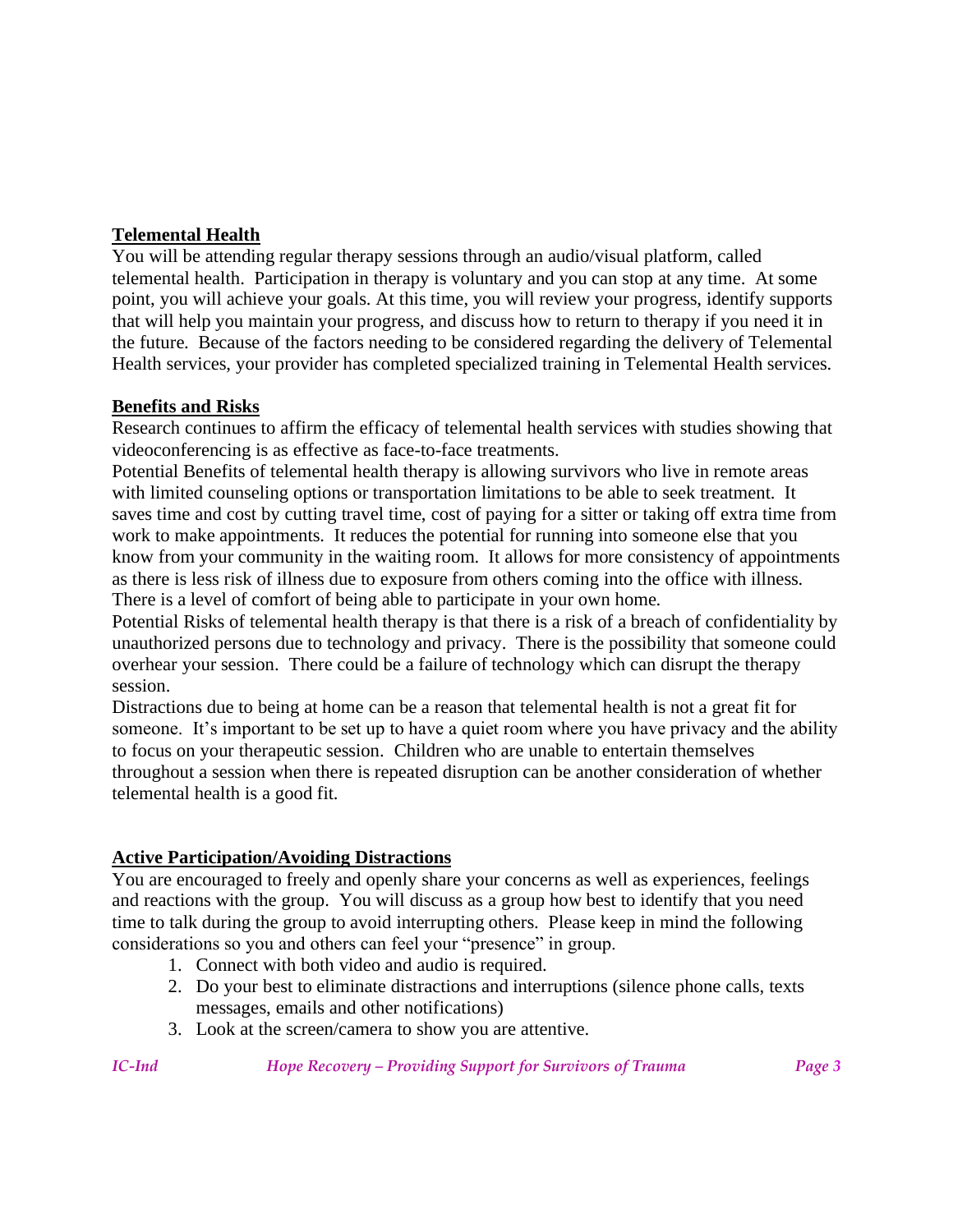4. Suggestions for being fully present in session are to sit at a desk with your device at face level, use a tablet or computer rather than a cell phone, and sit with a light source behind your camera so your chest and face are visible.

## **Fees**

At your intake, fees were discussed with you for your individual therapy. Those fees are due at the beginning of every session or per the payment agreement you made. Some group members may choose to pay in advance for services rendered on a monthly basis. If you pay in advance and have an excused absence, then that payment will be held as a credit for future sessions. Payment can be made by debit or credit card. As the administrative costs of running a practice change, session fees may be adjusted accordingly. In such cases, your group therapist will discuss the adjusted feel with you at least 30 days before a change will come into effect.

Fees are \$120.00 for intake assessment (60 minutes), \$120.00 for 50-minute therapy session. \$60.00 for 90-minute group therapy session. We do not currently accept Insurance Benefits. If requested, we will provide you with a superbill to submit to your insurance provider.

## **No-Show and Late Cancellation Fees**

If you are unable to attend therapy, you must contact your Provider one day before your session. Otherwise, you may subject to the full fee. Insurance does not cover this fee.

Full payment is due at the time of your session. If you are unable to pay, please inform administration and you will be rescheduled.

## **Administrative Fees**

Your Provider may charge administrative fees for writing a letter or report at your request; consulting with another healthcare provider or other professional outside of normal case management practices; or for preparation, travel, and attendance at a court appearance. Court preparation, travel and court time is \$120.00 per hour, prorated to 15 minutes. Payment is due in advance.

Payment Methods • The practice requires that you keep a valid credit or debit card on file. This card will be charged for the amount due at the time of service and for any fees you may accrue unless other arrangements have been made with the practice ahead of time. It is your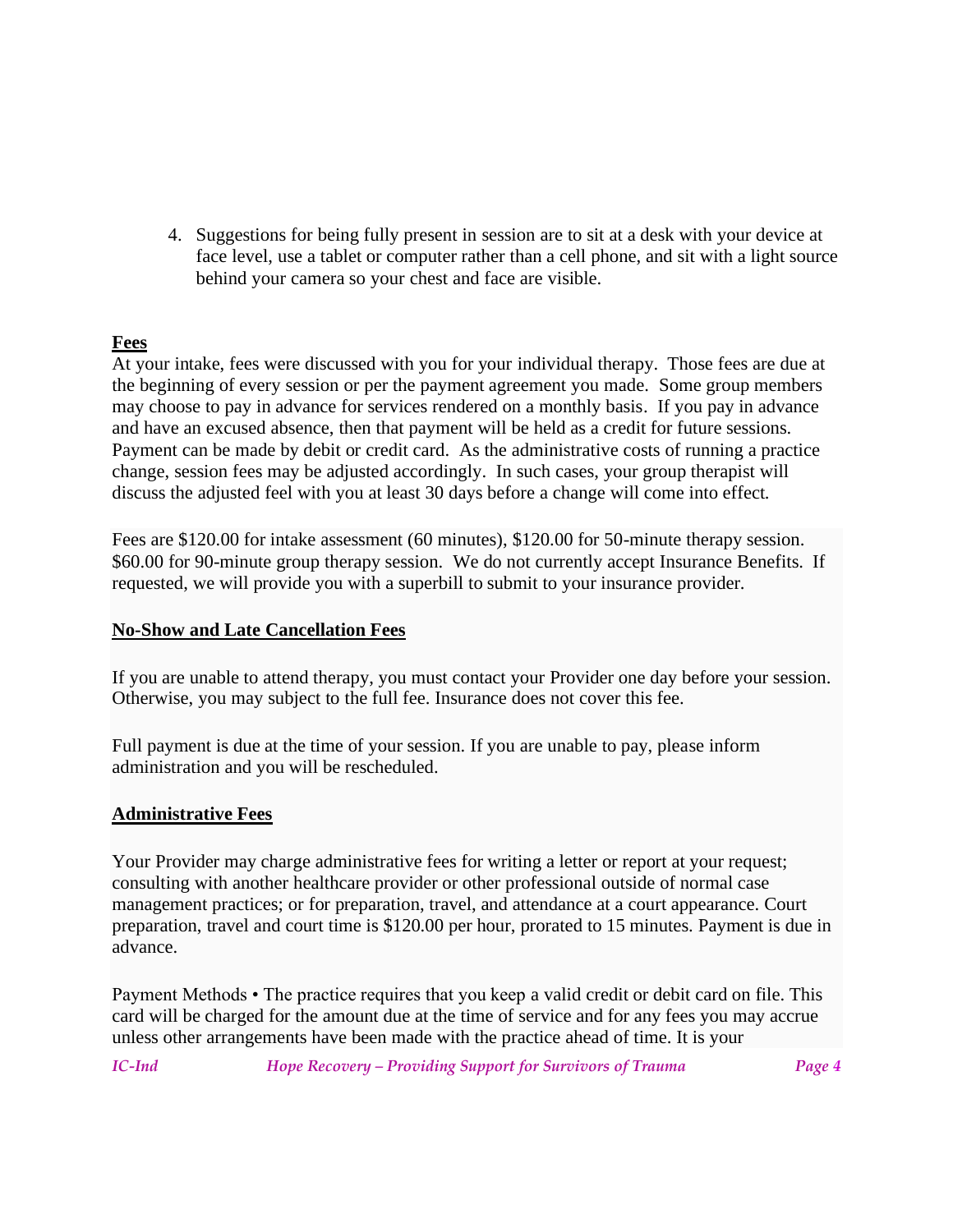responsibility to keep this information up to date, including providing new information if the card information changes or the account has insufficient funds to cover these charges. The practice may approve cash or check payment.

### **Crisis Management and Intervention**

At the start of each session, you will be asked to provide the address at which you are attending telemental health sessions and an emergency contact to your therapist. By providing this information, you agree to have your therapist contact your emergency contact and any additional emergency personnel as needed in the event of an emergency. What constitutes an emergency is at the discretion of the therapist and includes but is not limited to becoming incapacitated during the course of a sessions and/or expressing harm to self or others when your therapist is unable to reach you for further assessment.

If you are having thoughts of suicide or are unsure of your ability to maintain the safety of yourself or others, you agree to utilize crisis services as agreed upon by you and your therapist. To be connected to a counselor during regular business hours, you can call the main line at (765) 505-8908. For 24/.7 crisis support, you can call the National Suicide Hotline at (800) 784-2433. If you need immediate attention and/or your concerns are life-threatening, please call 911 or go to the nearest emergency department.

## **Record Keeping**

Your Provider is required to keep records about your treatment. These records help ensure the quality and continuity of your care, as well as provide evidence that the services you receive meet the appropriate standards of care. Your records are maintained in an electronic health record provided by TherapyNotes.

TherapyNotes has several safety features to protect your personal information, including advanced encryption techniques to make your personal information difficult to decode, firewalls to prevent unauthorized access, and a team of professionals monitoring the system for suspicious activity.

## **Communication**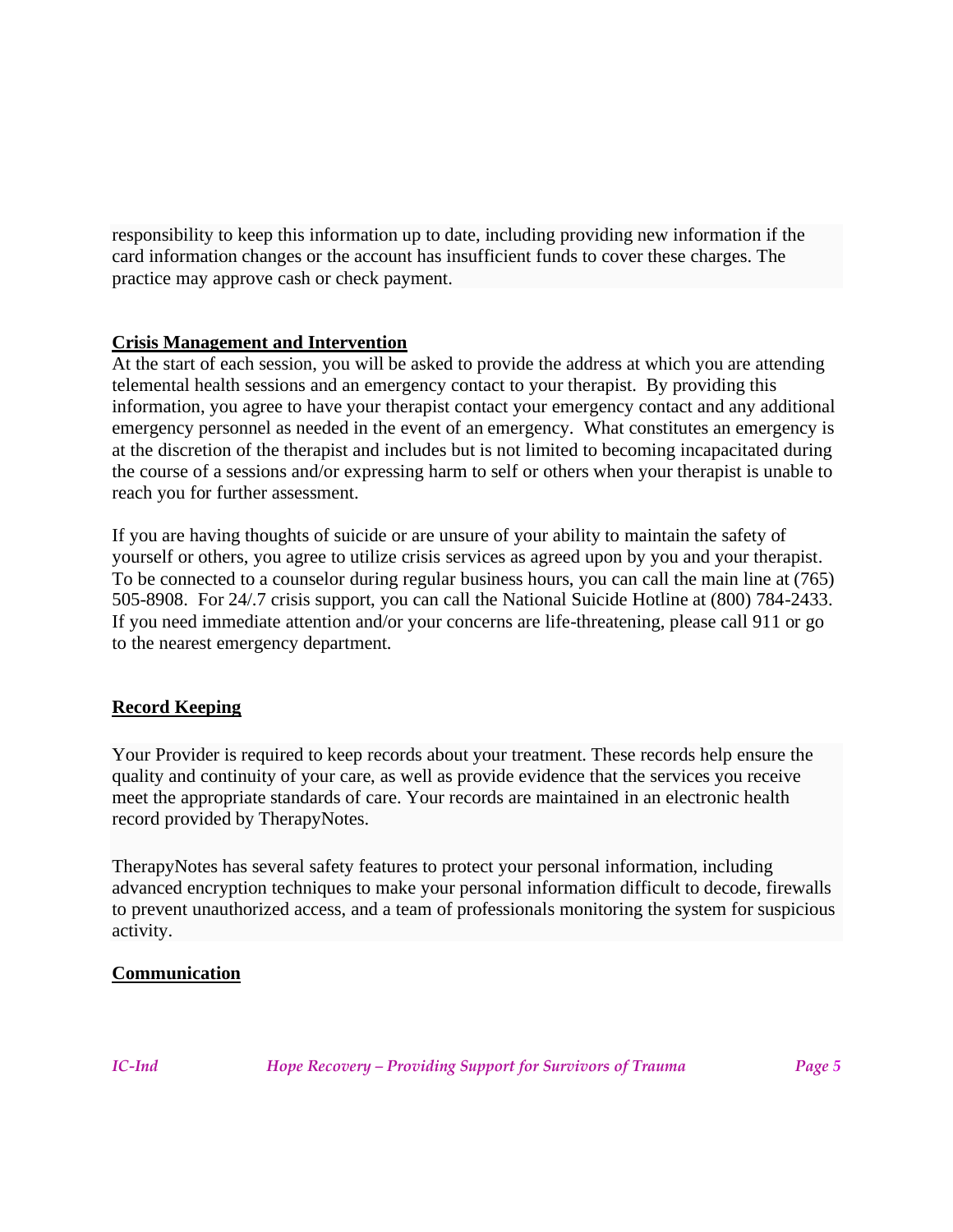Administrative office for scheduling and billing questions: 765-505-8908 Administrative fax: 855-948-4440 (These numbers are secure for personal health information when leaving a message or using fax)

Outside of session, you may communicate with your provider via email regarding administrative matters. Emails are available by secure contact but should not be used to communicate personal information. You may choose to receive appointment reminders via email. You should carefully consider who may have access to your email before choosing to communicate via this method. Emails are only responded to during office hours, and should never be used for crisis contact.

Hope Recovery uses Secure Communication. Secure communications are the best way to communicate personal information, though no method is entirely without risk. Your Provider will discuss options available to you. If you decide to be contacted via non-secure methods, your Provider will document this in your record.

## **Social Media/Review Websites**

If you try to communicate with your Provider via these methods, they will not respond. This includes any form of friend or contact request, @mention, direct message, wall post, and so on. This is to protect your confidentiality and ensure appropriate boundaries in therapy.

Your provider may publish content on various social media websites or blogs. There is no expectation that you will follow, comment on, or otherwise engage with any content. If you do choose to follow your Provider on any platform, they will not follow you back.

If you see your Provider on any form of review website, it is not a solicitation for a review. Many such sites scrape business listings and may automatically include your Provider. If you choose to leave a review of your Provider on any website, they will not respond. While you are always free to express yourself in the manner you choose, please be aware of the potential impact on your confidentiality prior to leaving a review. It is often impossible to remove reviews later, and some sites aggregate reviews from several platforms leading to your review appearing other places without your knowledge.

## **Privacy Information**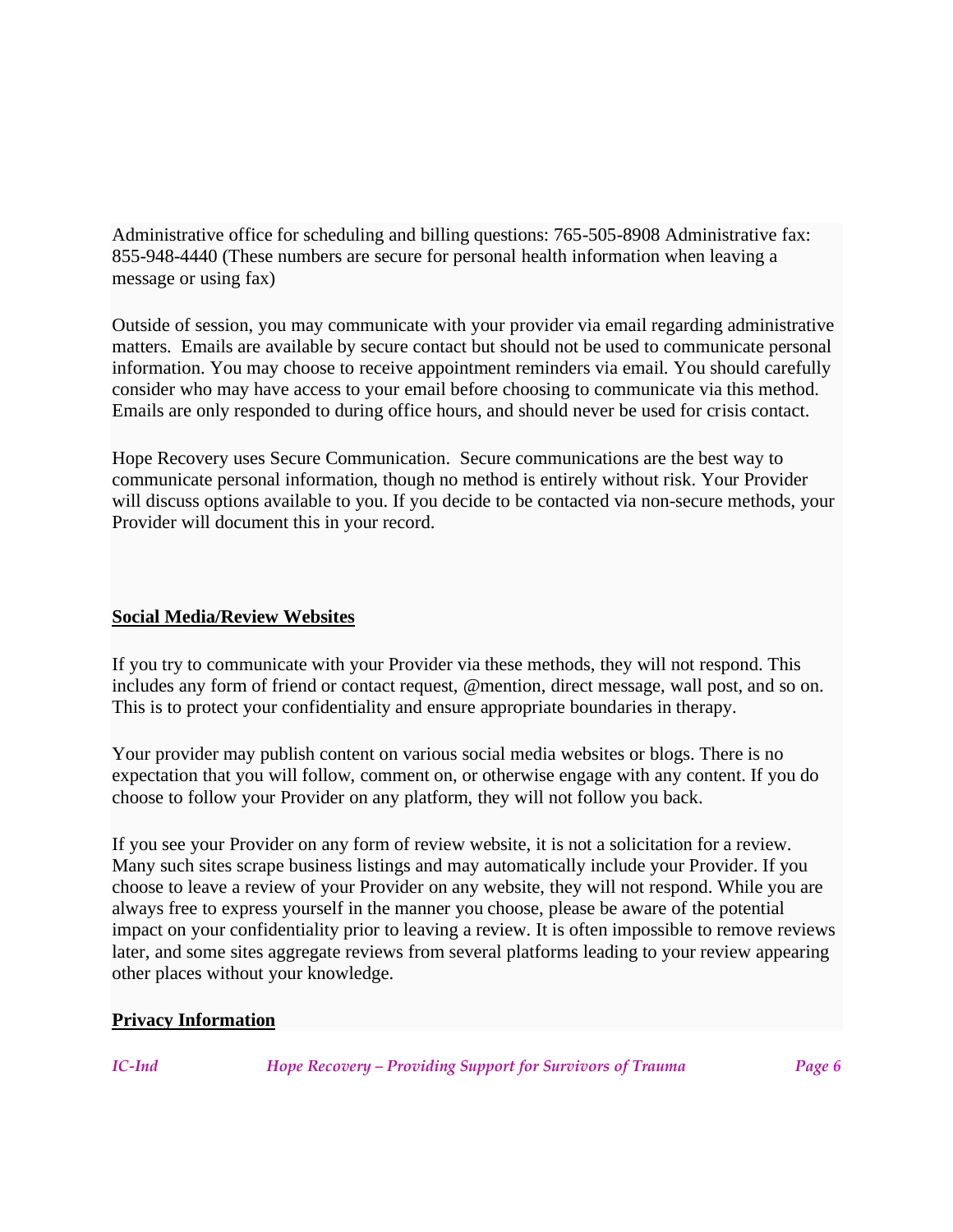Hope Recovery (the "Practice") is committed to protecting your privacy. The Practice is required by federal law to maintain the privacy of Protected Health Information ("PHI"), which is information that identifies or could be used to identify you. The Practice is required to provide you with this Notice of Privacy Practices (this "Notice"), which explains the Practice's legal duties and privacy practices and your rights regarding PHI that we collect and maintain.

### **Your Rights**

Your rights regarding PHI are explained below. To exercise these rights, please submit a written request to the Practice at the address noted below.

To inspect and copy PHI. • You can ask for an electronic or paper copy of PHI. The Practice may charge you a reasonable fee. • The Practice may deny your request if it believes the disclosure will endanger your life or another person's life. You may have a right to have this decision reviewed.

To amend PHI. • You can ask to correct PHI you believe is incorrect or incomplete. The Practice may require you to make your request in writing and provide a reason for the request. • The Practice may deny your request. The Practice will send a written explanation for the denial and allow you to submit a written statement of disagreement.

To request confidential communications. • You can ask the Practice to contact you in a specific way. The Practice will say "yes" to all reasonable requests. To limit what is used or shared. • You can ask the Practice not to use or share PHI for treatment, payment, or business operations. The Practice is not required to agree if it would affect your care. • If you pay for a service or health care item out-of-pocket in full, you can ask the Practice not to share PHI with your health insurer.

You can ask for the Practice not to share your PHI with family members or friends by stating the specific restriction requested and to whom you want the restriction to apply. To obtain a list of those with whom your PHI has been shared. • You can ask for a list, called an accounting, of the times your health information has been shared. You can receive one accounting every 12 months at no charge, but you may be charged a reasonable fee if you ask for one more frequently. To receive a copy of this Notice. • You can ask for a paper copy of this Notice, even if you agreed to receive the Notice electronically. To choose someone to act for you. • If you have given someone medical power of attorney or if someone is your legal guardian, that person can exercise your rights.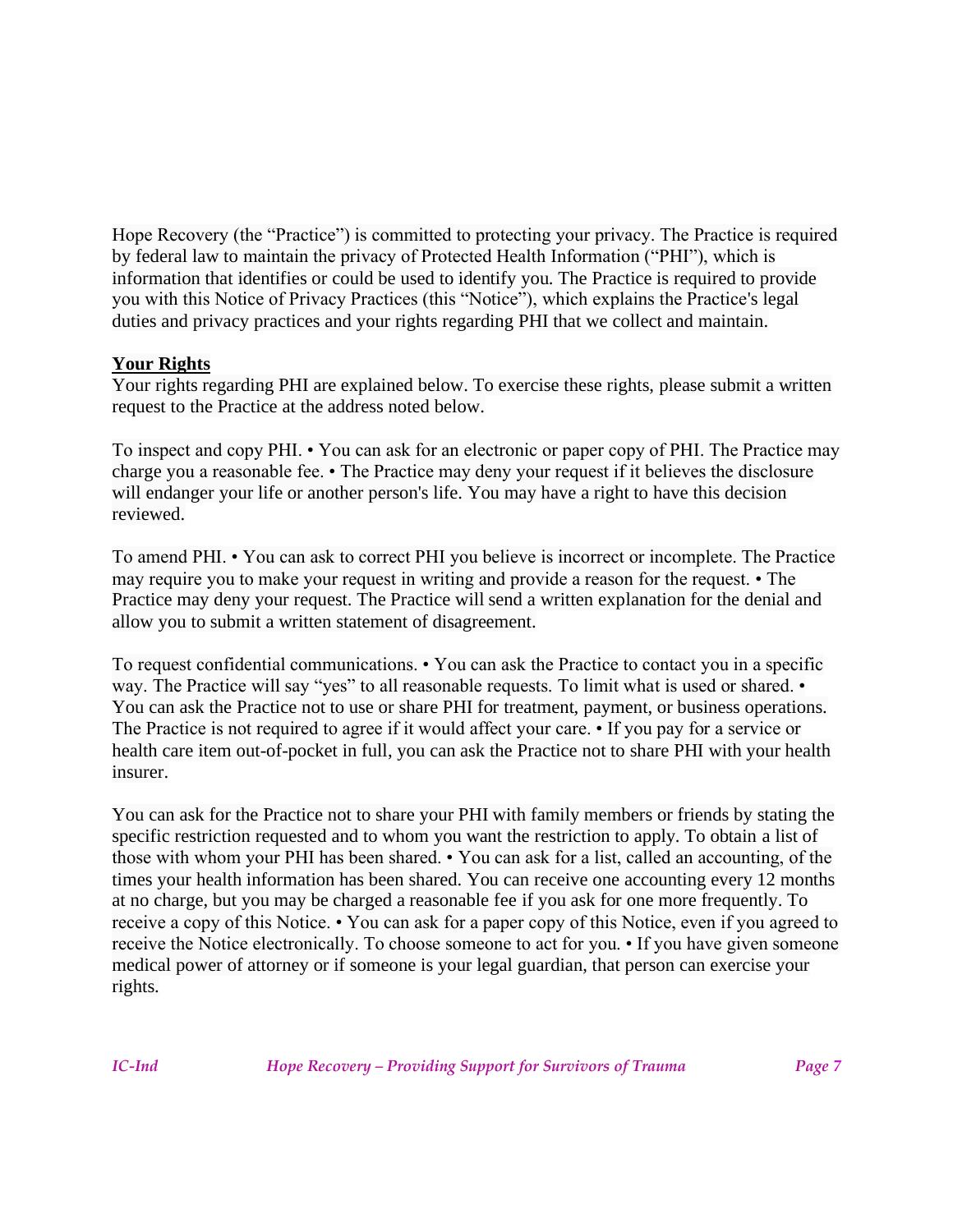To file a complaint if you feel your rights are violated. • You can file a complaint by contacting the Practice using the following information: Hope Recovery, PO Box 411, Clinton, Indiana 47842 Attention: Kristen Price, MA, LMHC 765-505-8908

You can file a complaint with the U.S. Department of Health and Human Services Office for Civil Rights by sending a letter to 200 Independence Avenue, S.W., Washington, D.C. 20201, calling 1-877-696-6775, or visiting www.hhs.gov/ocr/privacy/hipaa/complaints/.

The Practice will not retaliate against you for filing a complaint. To opt out of receiving fundraising communications. • The Practice may contact you for fundraising efforts, but you can ask not to be contacted again.

#### OUR USES AND DISCLOSURES

1. Routine Uses and Disclosures of PHI The Practice is permitted under federal law to use and disclose PHI, without your written authorization, for certain routine uses and disclosures, such as those made for treatment, payment, and the operation of our business. The Practice typically uses or shares your health information in the following ways:

To treat you. • The Practice can use and share PHI with other professionals who are treating you. • Example: Your primary care doctor asks about your mental health treatment. To run the health care operations.

The Practice can use and share PHI to run the business, improve your care, and contact you. • Example: The Practice uses PHI to send you appointment reminders if you choose. To bill for your services.

The Practice can use and share PHI to bill and get payment from health plans or other entities. • Example: The Practice gives PHI to your health insurance plan so it will pay for your services.

2. Uses and Disclosures of PHI That May Be Made Without Your Authorization or Opportunity to Object The Practice may use or disclose PHI without your authorization or an opportunity for you to object, including: To help with public health and safety issues

Public health: To prevent the spread of disease, assist in product recalls, and report adverse reactions to medication.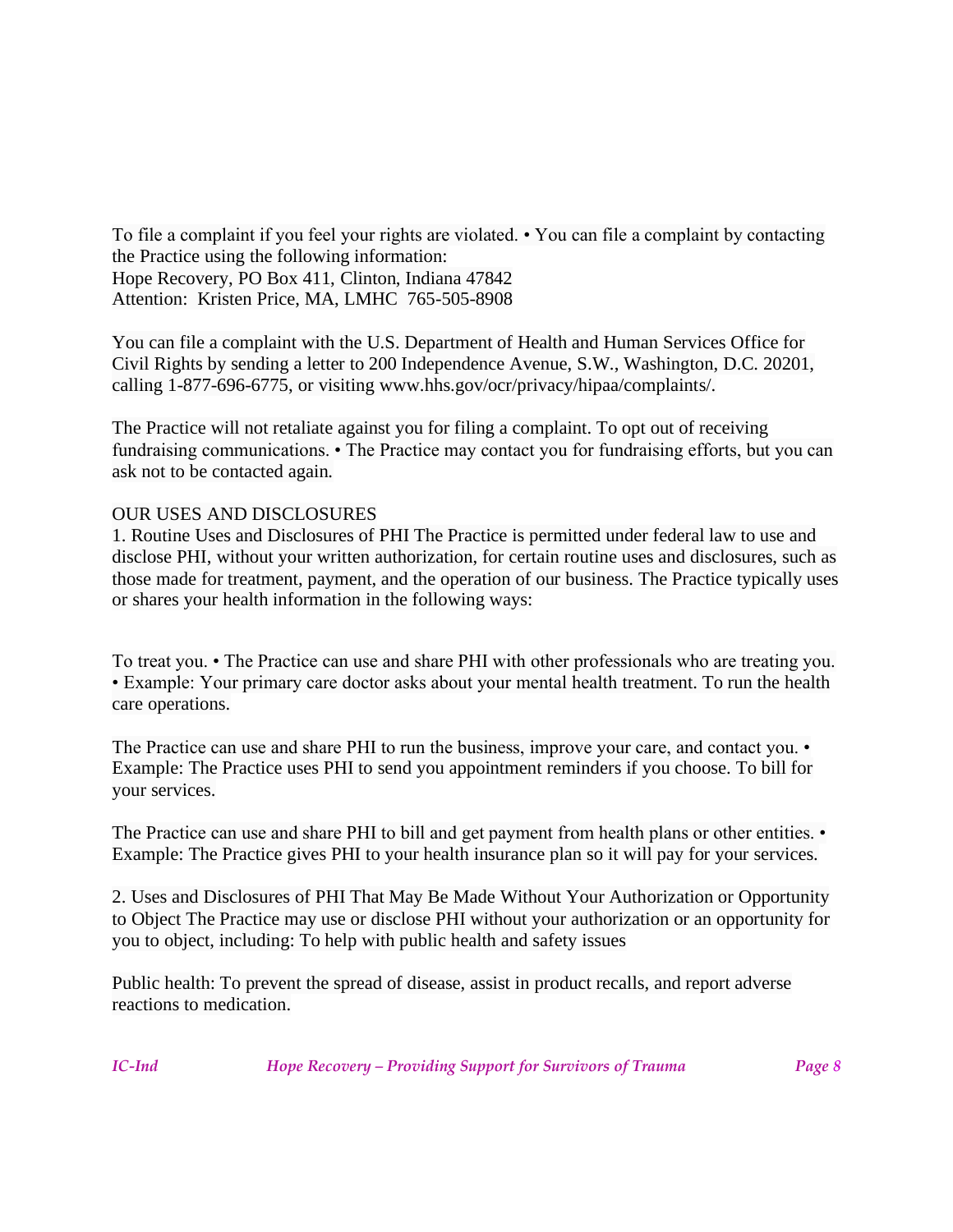Required by the Secretary of Health and Human Services: We may be required to disclose your PHI to the Secretary of Health and Human Services to investigate or determine our compliance with the requirements of the final rule on Standards for Privacy of Individually Identifiable Health Information.

Health oversight: For audits, investigations, and inspections by government agencies that oversee the health care system, government benefit programs, other government regulatory programs, and civil rights laws.

Serious threat to health or safety: To prevent a serious and imminent threat.

Abuse or Neglect: To report abuse, neglect, or domestic violence. To comply with law, law enforcement, or other government requests

Required by law: If required by federal, state or local law.

Judicial and administrative proceedings: To respond to a court order, subpoena, or discovery request.

Law enforcement: For law locate and identify you or disclose information about a victim of a crime.

Specialized Government Functions: For military or national security concerns, including intelligence, protective services for heads of state, or your security clearance.

National security and intelligence activities: For intelligence, counterintelligence, protection of the President, other authorized persons or foreign heads of state, for purpose of determining your own security clearance and other national security activities authorized by law.

Workers' Compensation: To comply with workers' compensation laws or support claims. To comply with other requests

Coroners and Funeral Directors: To perform their legally authorized duties. • Organ Donation: For organ donation or transplantation.

Research: For research that has been approved by an institutional review board.

Inmates: The Practice created or received your PHI in the course of providing care.